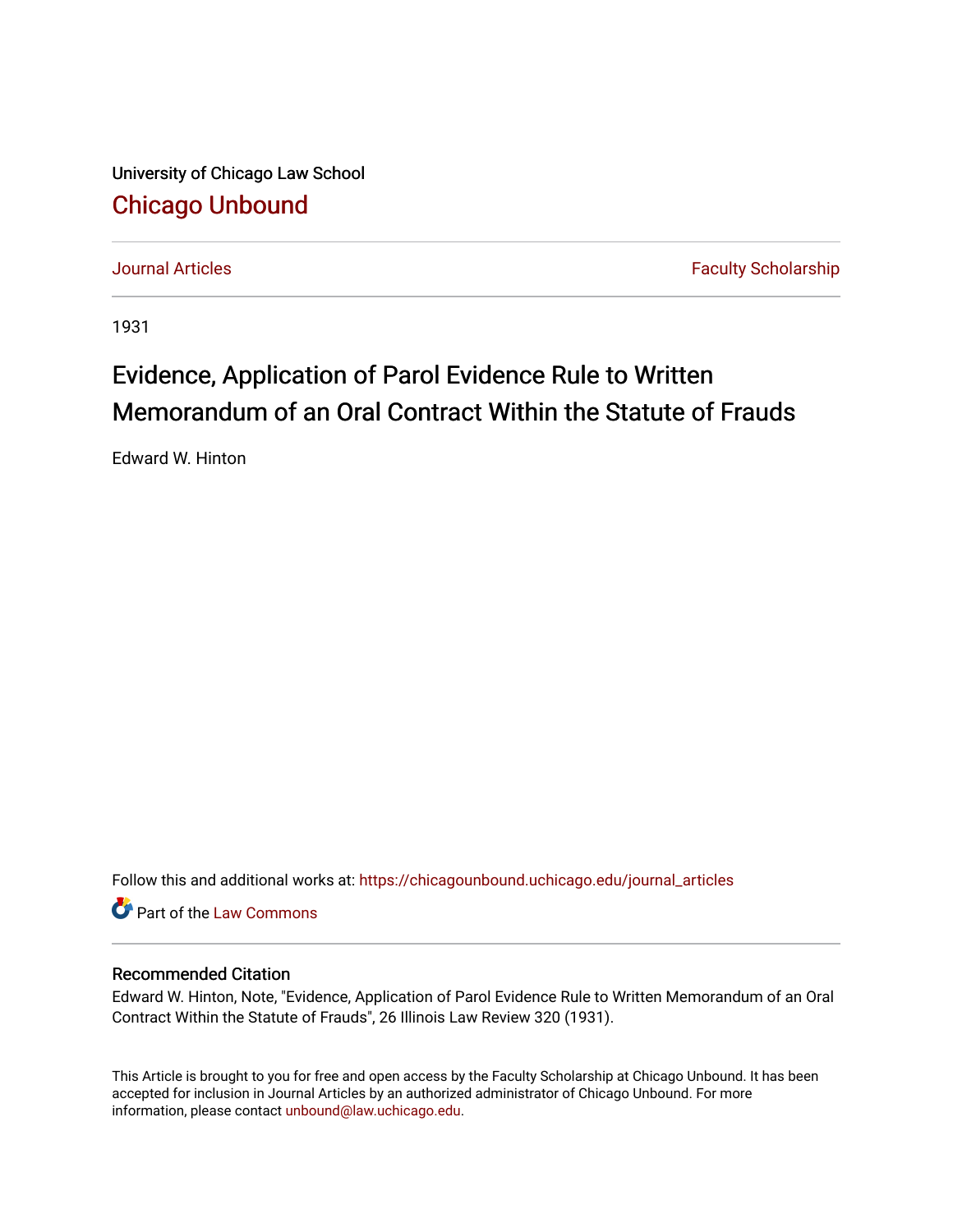## **NOTES**

EVIDENCE-APPLICATION OF PAROL EVIDENCE RULE TO WRIT-TEN MEMORANDUM OF AN ORAL CONTRACT WITHIN THE STATUTE OF FRAuDs.-[New York] A case' recently decided by the New York Court of Appeals presents several perplexing problems.

The plaintiff and the defendant negotiated a contract by telephone for the sale of certain bank stock to the defendant. The plaintiff then signed and sent to the defendant a written "confirmation" of the sale which was accepted by the latter. In this document the purchase price was stated as \$1,060.00 a share. The plaintiff claimed that in the oral contract a price of \$1,160.00 had been agreed on, and that the price of \$1,060.00 was entered in the confirmation by mistake. The defendant claimed that \$1,060.00 was the price agreed on.

The defendant brought an action for damages for the failure to deliver the stock at the lower price. The plaintiff brought a cross-action for reformation of the confirmation and damages for failure to accept and pay the higher price. The actions were consolidated and tried together, resulting in a judgment in favor of the defendant. The Appellate Division reversed this judgment and entered a decree in favor of the plaintiff for reformation and damages. The Court of Appeals reversed this decree and dismissed both actions on the following theories:

First, that "parol evidence" was admissible to prove that the written confirmation or memorandum did not conform to the oral contract.

Second, that the Statute of Frauds required a memorandum conforming to the contract actually made, and that the finding of mistake demonstrated that there was no note or memorandum in writing of the true oral contract.

Third, that a court of equity could not, by the process of reformation, supply a memorandum which the parties had not made.

In other words, the defendant could not enforce the contract he alleged because no such contract was made.

The plaintiff could not enforce the real contract because there was no corresponding written memorandum.

The plaintiff could not have relief in equity because the oral contract was unenforceable in the absence of a written memorandum conforming to it.

This note is not concerned with the question of relief in equity since that involves a field with which the writer is not particularly familiar, though it is rather hard to see why a court of equity is precluded from decreeing the reformation of a memorandum if it could decree reformation of a contract required to be in writing.

It is perfectly obvious that without reformation of the memo-

*<sup>1.</sup> Donald Friedvnan & Co. v. Nezunan* (N. Y. 1931) *174* **N. E. 703.**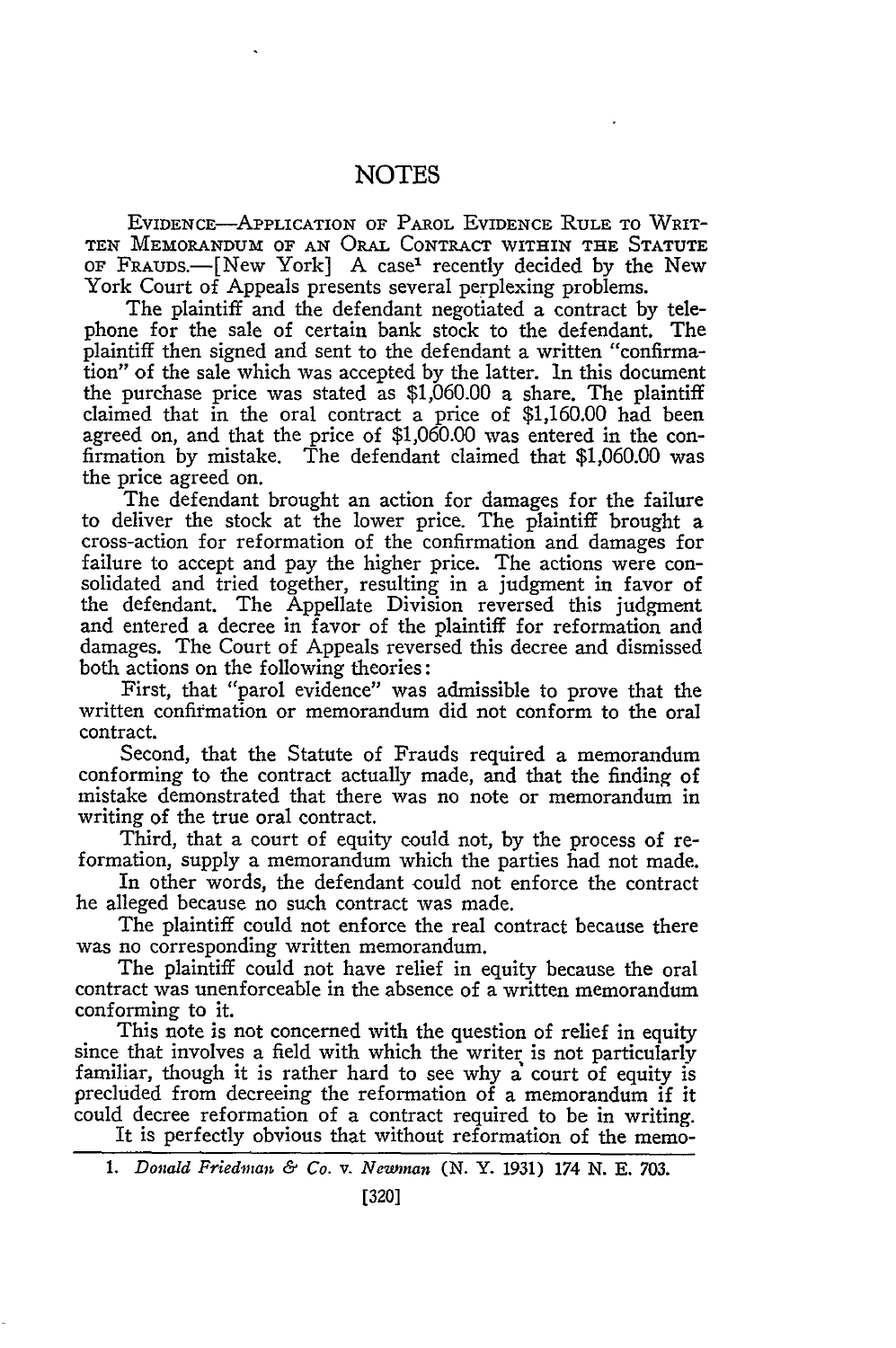randum the vendor could not enforce an oral contract for a sale at \$1,160.00 a share because there was no written memorandum of such a contract. The doubtful question is whether the vendee's action at law should be defeated by proof of the variance between the oral contract and the written memorandum on which he relied. The opinion disposes of the matter by this statement:

"The memorandum is not subject to the parol evidence rule, for it does not integrate, but merely evidences, the oral agreement. It may be shown by parol to be inaccurate or incomplete."

The statement that the memorandum may be shown to be inaccurate or incomplete seems to be supported by the cases, though the actual decisions on the point are rather scant.<sup>2</sup> If the confirmation was a mere evidence document, a mere written admission like a receipt, it could of course be contradicted.3 The so-called "parol evidence" rule is not a rule discriminating between writings as evidence and other varieties of evidence, but operates to shut out the facts, which the evidence tends to prove, as the basis of a claim or defense.

In the case of written contracts, or oral contracts "integrated" by a written instrument, the parties have theoretically expressed their intention to be bound exclusively by the writing, and, so far as the courts give effect to such expressed intent, they shut out prior oral agreements because they are no longer effective.

Now it may be granted that the written confirmation was not a contract or the integration of a contract, and hence is not governed by the technical contract rule. From this it does not follow that it is open to contradiction to the same extent as a receipt or a mere memorandum.

Where the Statute of Frauds is involved, a written memorandum, conforming to certain standards of completeness, etc., has the legal effect of making the contract enforceable. That is, a sufficient memorandum either furnishes the necessary condition precedent to the maintenance of an action, or operates to destroy an excuse for non-performance of the oral contract.

If insufficient on its face, the deficiency can not be supplied by proof of the oral contract for the simple reason that under the accepted construction of the statute, nothing short of a writing embodying the omitted price, quantity, description, etc., will have the desired legal effect. If the memorandum is sufficient on its face to make enforceable the contract alleged, and which it tends to prove, then whether such memorandum may be invalidated **by** a variance between it and the oral contract depends on the effect given to the statutory requirement of a written memorandum.

If the statute is construed as requiring actual conformity in fact between the memorandum and the oral contract, then, of course,

*<sup>2.</sup> Boardman v. Spooner* (1866) 13 Allen (Mass.) 353; *Fisher v. Andrews* (1901) 94 Md. 46; *Williams v. Pittsfield Lime Co.* (1926) **258** Mass. **65.**

<sup>3.</sup> *Ensign v. Webster* (1799) 1 Johnson's Cases (N. Y.) 145.